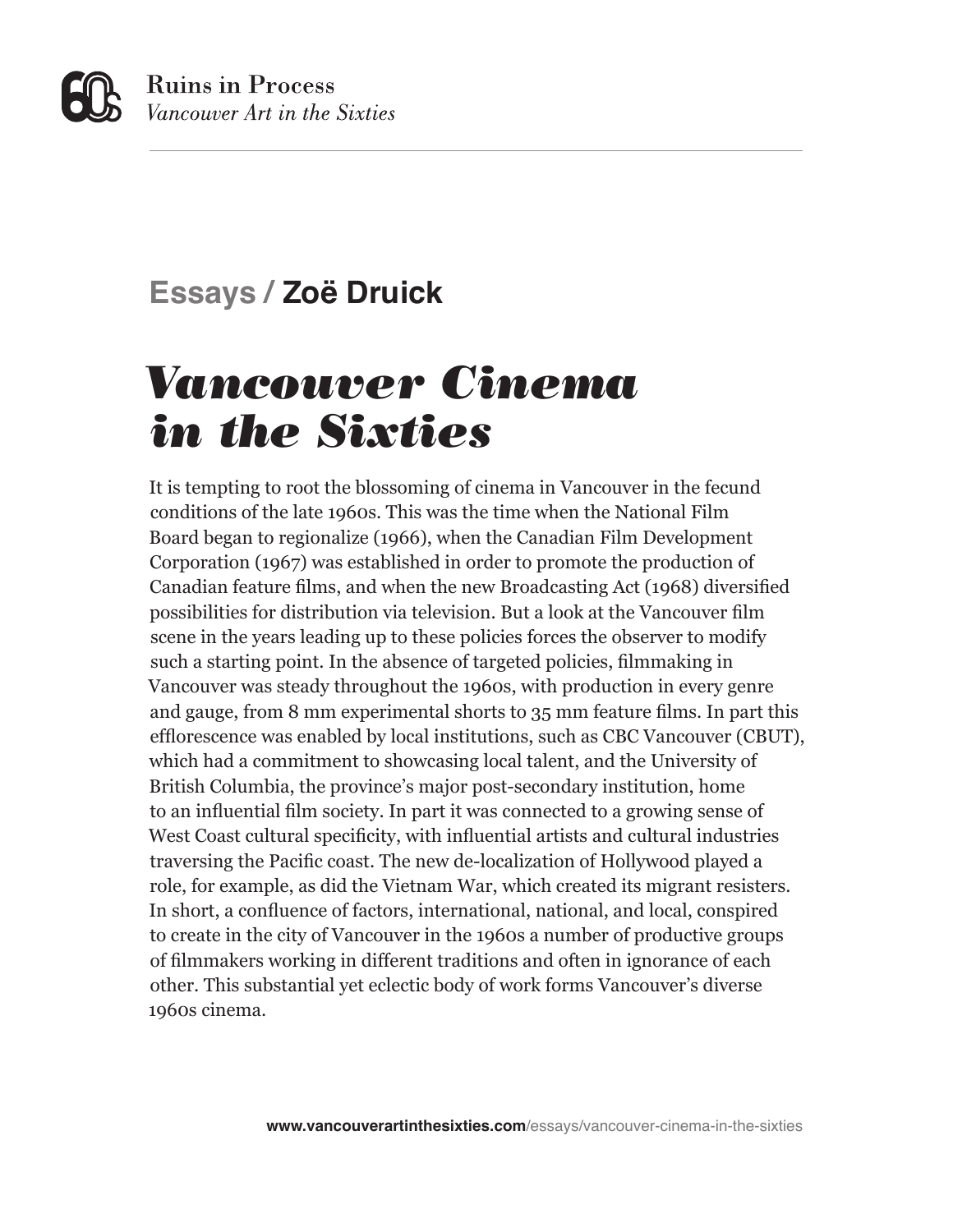

This essay will consider the films produced during the years between 1960, when the celebrated mini-series *Cariboo Country* was broadcast on CBUT, and 1972, the founding year of both Cineworks and Pacific Cinémathèque and the expansion of the Pacific office of the NFB. While the focus will be on the topography of film production in Vancouver, a number of individual film analyses will hopefully serve to illustrate some of the formal and thematic preoccupations of the period before the widespread use of video.

Vancouver independent narrative and experimental films of the 1960s are alike in one way: their preoccupation with the experience of being at the interface of culture and nature. Vancouver was a city in the midst of an accelerating modernization in the 1960s, a city in which art remained somewhat imbricated with the primary industries that dominated the economy and devastated the landscape. In Vancouver, a kind of West Coast utopianism merged modernist technological experimentation with mystic dabbling and cultural exoticism. In Gene Youngblood's influential concept of "expanded cinema," visual technologies became, along with psychotropic drugs and transcendental meditation, techniques of mind expansion. Film experiments of all kinds merged with other types of social and personal experimentation on the Canadian frontier.

The experimental spirit of 1960s West Coast cinema was expressed in films ranging from Al Sens' idiosyncratic, comic short animations made when he was a UBC student, such as *The See, Hear, Think, Act Film* (1965), to the psychedelic and visionary films of Al Razutis, Dave Rimmer, Gary Lee-Nova, and others. Sens' series of pastiche-style films are characterized by his use of the static frame, line-drawn caricatures, and vignette-like structures. The films combine a critique of US media culture, where avatars engage in absurd levels of hyperviolence, with bemused observations about the human condition, often expressed by domestic pets. A critique of media culture merges with mock-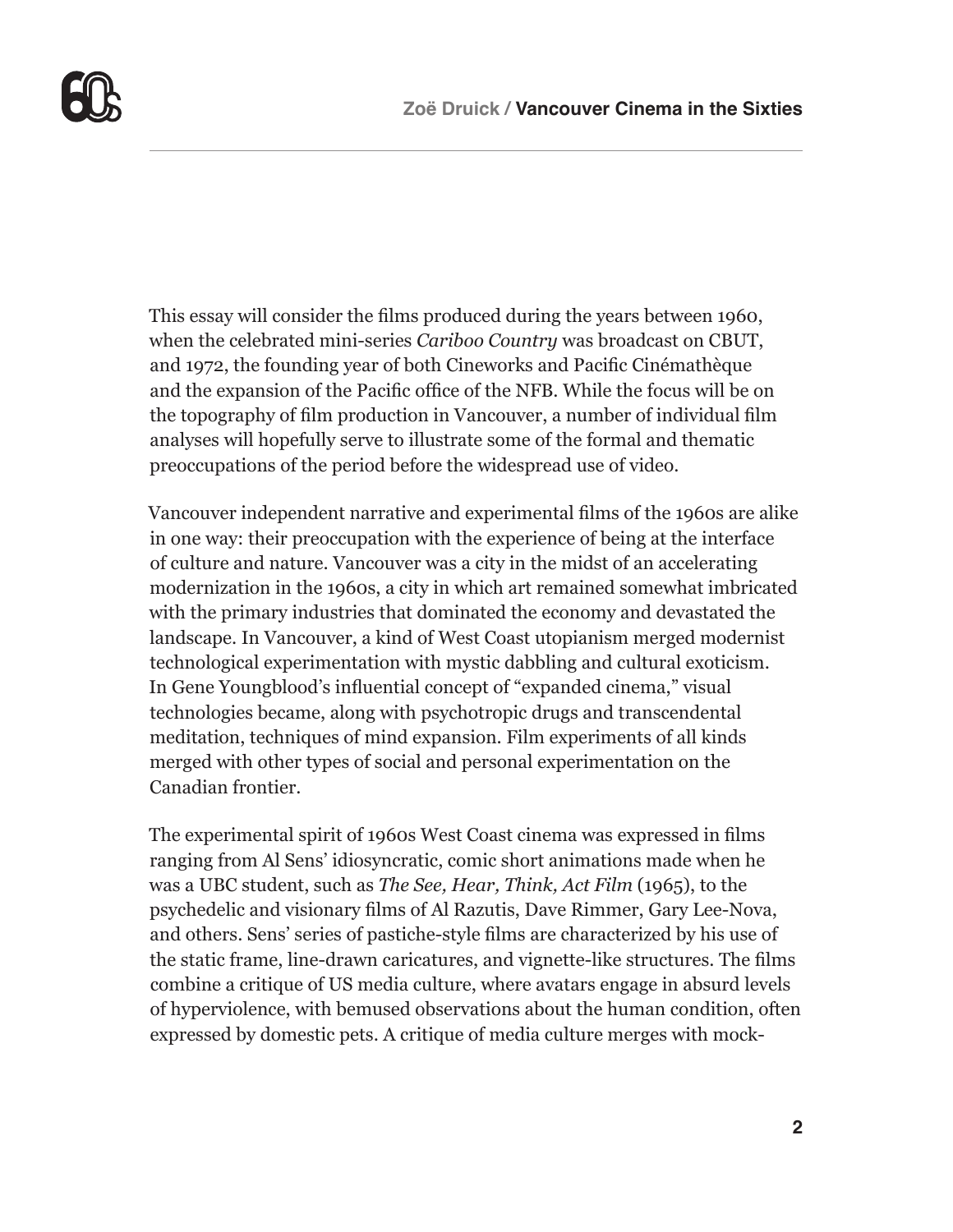

philosophical musings in an adolescent stream-of-consciousness style, by turns anarchic and moralistic.[1] Sens' almost Monty Python-esque ethos led him to mix styles as diverse as stop motion, colour and line drawings, cut-outs, and even the heated liquid abstractions that can be found, albeit in very different context, in the work of psychedelic experimenters of the Vancouver scene, such as Sam Perry (a close collaborator of Al Neil who committed suicide in 1966 and whose films are no longer extant).[2]

As the 1960s wore on, film experimentation in Vancouver took on a different form and exhibited a kind of effusive eclecticism and youthful combination of contempt and hope. Filmmaker Al Razutis has attributed this diversity in part to the fact that "these practices and their attendant technologies, came into being suddenly and without the benefits of long-term cultural traditions". [3] Although a certain Romantic lyricism featured prominently, some experimenters had structuralist tendencies. All addressed the mainstream media, either implicitly or explicitly, as a form of mind control and challenged viewers to perceive the world differently. Gary Lee-Nova's astounding *Steel Mushrooms* (1967), for example, is an unrelenting critique of mass industrial culture under the threat of the nuclear bomb. Combining rapidly edited closeups of signs and industrial infrastructure in the city of Vancouver, such as pipes and wires, with found footage of nuclear clouds, the film adapts a kind of pop culture assault montage to jar the viewer into a new perspective on the violence of modern life. Although the film is redolent of earlier experiments with found footage by American filmmakers such as Bruce Conner (*A Movie*, 1958), the film combines the critique of media form and content with a distinctive West Coast urban iconography.

David Rimmer's early films, dating from the late 1960s, express a similar agitation. However, Rimmer, in what would become a characteristic trait, confronts the modern technology of film itself (highlighted in *Steel*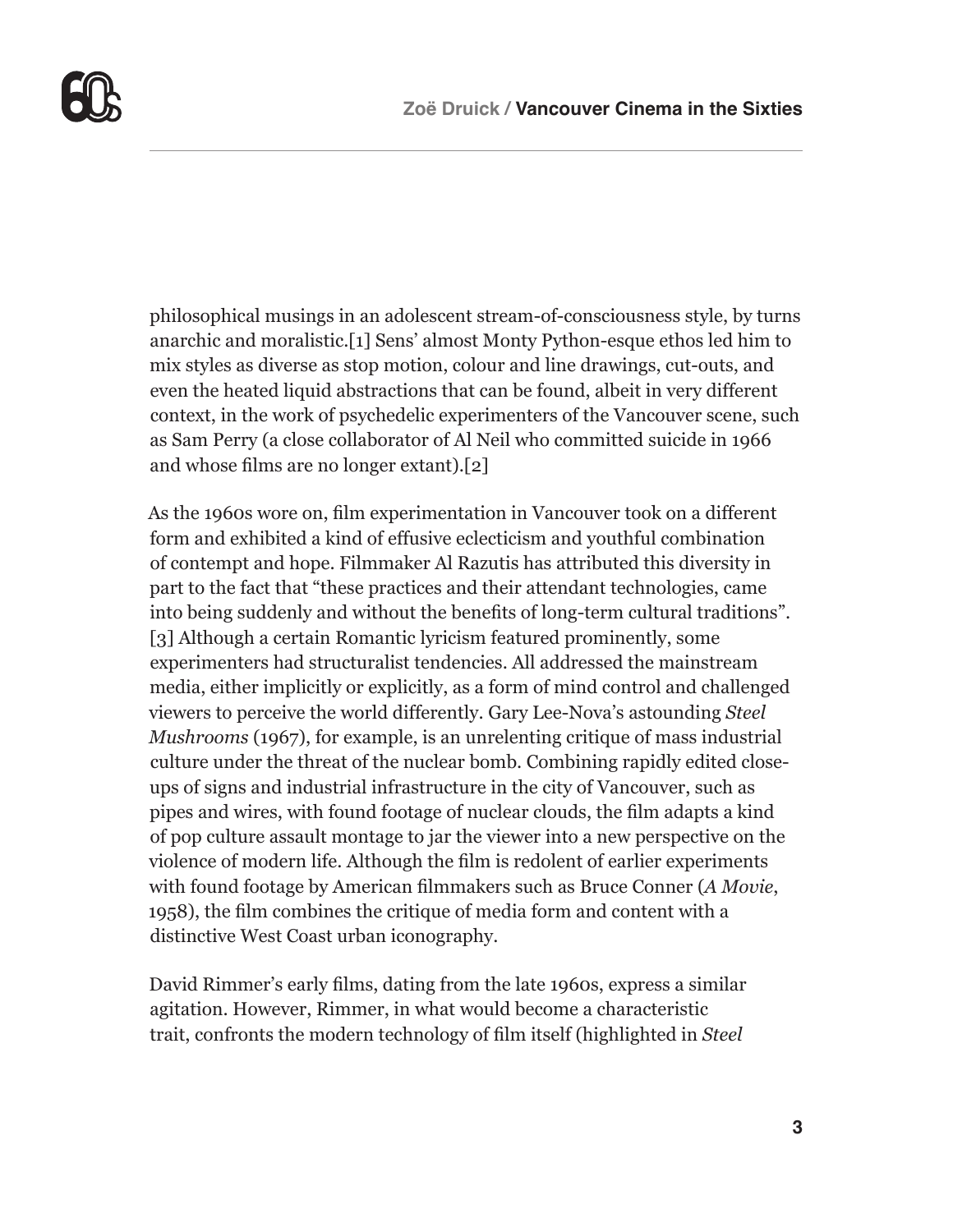

*Mushrooms*) with the natural rhythms of the West Coast landscape. Interrupting a placid contemplation of nature in *Migration* (1969), for example, Rimmer uses optical printing and an editing style based on repeated motifs to confront the viewer with images of death and rebirth in a natural world felt, rather than shown, to be at risk in its confrontation with modern technology.

The possibilities of abstract film were explored in a different vein by American filmmaker Keith Rodan in his *Cinetude* series, made in Vancouver in the late 1960s. Gorgeous colour hand paintings on 35 mm evoke constant movement and metamorphosis. With their improvised jazz soundtrack, these gem-like films emulate the spirit of Canadian animator Norman McLaren's earlier experiments with jazz abstraction, such as *Begone Dull Care* (1949), set to the music of Oscar Peterson. Along with many others, these experimental filmmakers worked with the arts collective Intermedia (1967–1972), sharing equipment and screening their work at local happenings held there and at the Vancouver Art Gallery. Intermedia's commitment to producing art environments and happenings links it to Gene Youngblood's influential work on expanded cinema. Youngblood defines "intermedia" as "the simultaneous use of various media to create a total environmental experience for the audience," an ethos that informs the work of many of the experimental practitioners of the period.[4] It is possible to see in the dissolution of Intermedia in the early 1970s a retrenchment of practices associated with distinctive media. However, this was not the end of experimentation. Filmmaking moved to the film collective Cineworks and to Cinémathèque, where Werner Aellen, one of the organizers of Intermedia, became the inaugural president. On the other hand, experimental, process-oriented production found a natural home in video and was taken up by artists affiliated with Video In and The Western Front.[5]

In the midst of this exciting period (1967–69), CBUT producer Stan Fox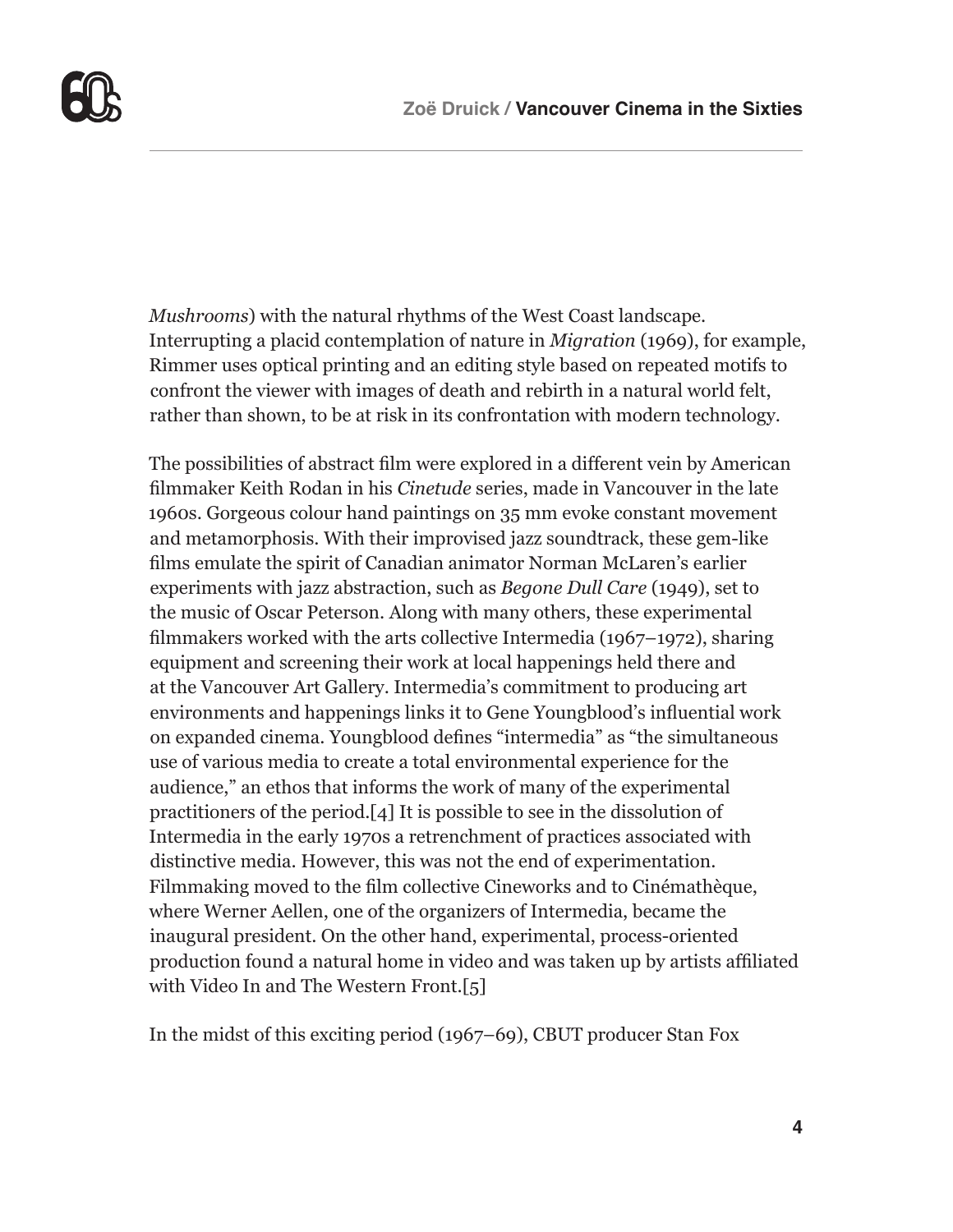

compiled a series of short works by local experimental filmmakers as a gesture of support for a burgeoning yet still immature film scene. This work appeared in two series, *Enterprise* (1967–68) and *New World* (1969), and provides a particularly good example of the importance of CBC for the local film scene. Not only did this create an opportunity for young filmmakers to share their work with local audiences, it also ensured the production of documents of the concerns and sensibilities of the youthful local constituency. Documentaries such as *What Happened Last Summer* (1967) and *Generations* (1969), directed by Tom Shandel, explore the emergence of the hippie and yippie movements (the latter documents a Simon Fraser University lecture by Jerry Rubin) and are invaluable records of cultural foment.

The films in the series are uneven—many of them display the undisciplined exuberance and archness that typifies student films—but the works demonstrate the emerging self-consciousness of a dynamic film and art scene. Exhibiting the interdisciplinarity of the arts in Vancouver, these short films combine poetry and art (Jim Brown, Al Neil, Jack Wise, Paul Wong) with contemporary music performance (George Zuckerman Trio, Alan Hovanhess, Chris Jordan, United Empire Loyalists, Jim Johnson, Harry Aoki), confirming what Kirk Tougas has characterized as "the uniqueness of Vancouver's films" and the "relative freedom of the independent filmmaker" when compared with contemporary counterparts in Toronto and Montreal.[6]

In a very different way, earlier episodic television was no less impressive or original. Written by Paul St. Pierre and directed by Philip Keatley, the series *Cariboo Country* (1960, 1963–66) featured a regular cast of characters from the white and aboriginal communities of the fictional town of Namko, located in the Chilcotin. *The Education of Phyllistine* (1964) and *How to Break a Quarter Horse* (1966), both of which have been discussed extensively by Mary Jane Miller in her investigations of CBC drama, are remarkably terse and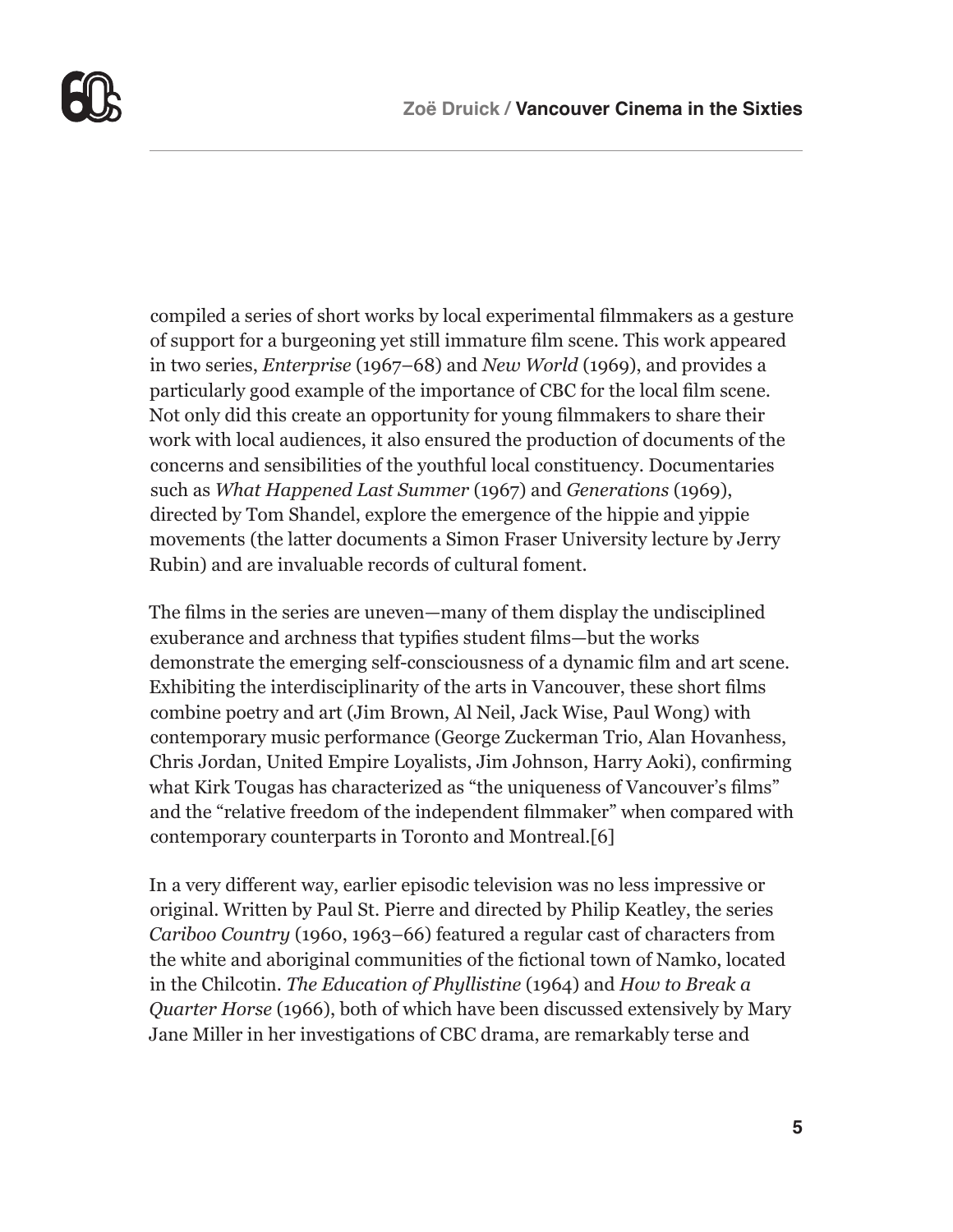

concentrated expressions of settler-colonial relations that also attempt to flesh out their characters beyond symbols.[7] Another early episode in the series, *Under the Blanket* (1960), stages a satirical poke at both CBC and Canadian nationalism. When a reporter from CBC Toronto shows up to do a Dominion Day broadcast from Namko, it becomes clear that the image of the West and its "aborigines" that Toronto wants will not be forthcoming. As Ol' Antoine, a recurring central character played by Chief Dan George, plays a gambling game, the journalist has a break-down on live television and the national broadcast is a flop. The episode serves to reinforce the existence of a distinct experience in BC, one that exceeds restrictive media frames.

A decade later, another CBC dramatic series was just as ground-breaking. Filmed in colour and set on location in Vancouver and the lower mainland in the early 1970s, *The Manipulators* (1970–71) introduces characters involved in the life of a parole officer (Ben Maartman) and explores the production—as well as the racialization—of criminality on Canada's West Coast. Margot Kidder's memorable appearance on an episode of *The Manipulators* entitled "Games" (directed by Don Eccelson, 1971), an episode dedicated to the exploration of alternative therapeutic models of rehabilitation for prisoners, rivals any of the independent features being made regionally at the time for both social relevance and formal experimentation.

In the years before the establishment of the Canadian Film Development Corporation (1967), which brought marked expansion of feature film production across Canada, only a handful of features were produced each year across Canada. Of this almost infinitesimal group of films, the consistent production of Vancouver filmmaker Larry Kent deserves note. His films *The Bitter Ash* (1963), *Sweet Substitute* (1964), and *When Tomorrow Dies* (1965) remain some of the most notable of the era.[8] Made with shoe-string budgets, volunteer crews and UBC student actors, they are derivative yet compelling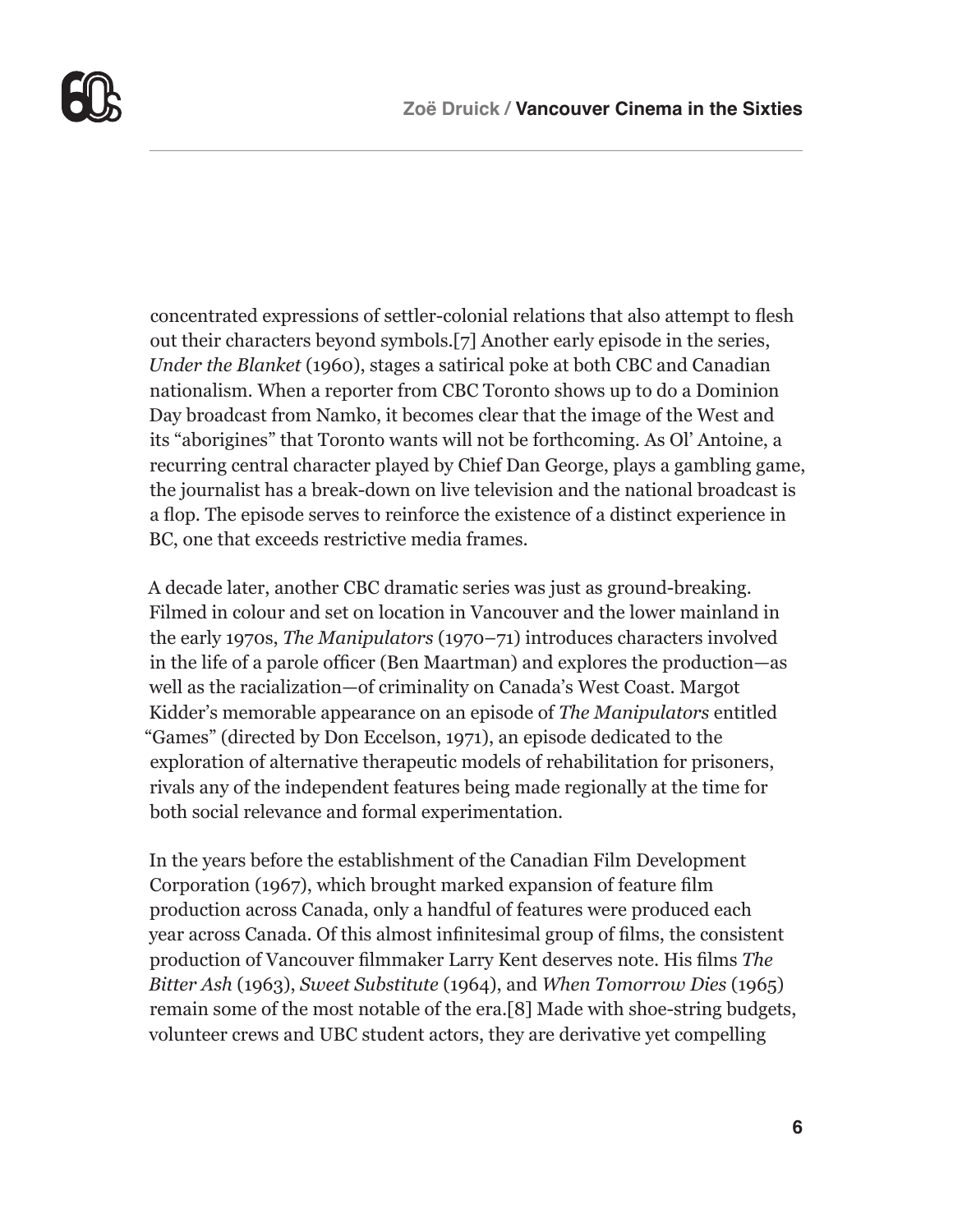

portraits of the confusion, dissatisfaction, and violence of life in Vancouver. Filmed in rooming houses, bars, and on the gritty streets of Vancouver's east side and set to Beat-style jazzy soundtracks, the films express a youthful exuberance and a quick condemnation of a world deemed to be already unacceptably compromised. In *Sweet Substitute*, the most critically successful of the three, a high school senior is torn between pressure to attend college, and his own desires for immediate satisfaction, personified by a sweet but shallow siren who refuses to sleep with him before marriage. In frustration, he turns toward another girlfriend, and when she becomes pregnant he thoroughly betrays their friendship. Apparently unscathed by his actions, at film's end it appears as though he is on track to marry his first girlfriend, now his fiancé. These kinds of bleak scenarios and unredeemable choices are standard fare in Kent's world of moral lassitude and everyday thuggery.

Narrative films in the early 1970s by Sylvia Spring and Jack Darcus also expressed a bleak vision of life on the West Coast. Spring's *Madeleine Is…* (1970) presents Vancouver through the lens of rain forest magic realism. A young woman relocated to Vancouver from Quebec, Madeleine (Nicola Lipman), attempts to placate her brutal yet socially conscious boyfriend, Toro (John Juliani). Her struggles in love and on the mean streets of Vancouver itself are relieved by increasingly frequent fantasies about a male clown (Wayne Specht), who may or may not be David, a man she meets by accident. A nascent feminist parable, Madeleine ultimately attempts to gain the confidence she needs to be independent. The film is redolent of the self-conscious deployment of clowning documented in Tom Shandel's *Superfool* (CBC, 1967), in which Joachim Foikis meanders through the city in a jester's get-up while ruminating in voice-over about the role of a clown to invert social reality. Just as the clown in *Madeleine Is…* is anticipated by *Superfool*, Madeleine's search for identity and creativity is foreshadowed in Spring's previous film *Know Place* (CBC, 1967) made with Dave Rimmer, in which she looks at how young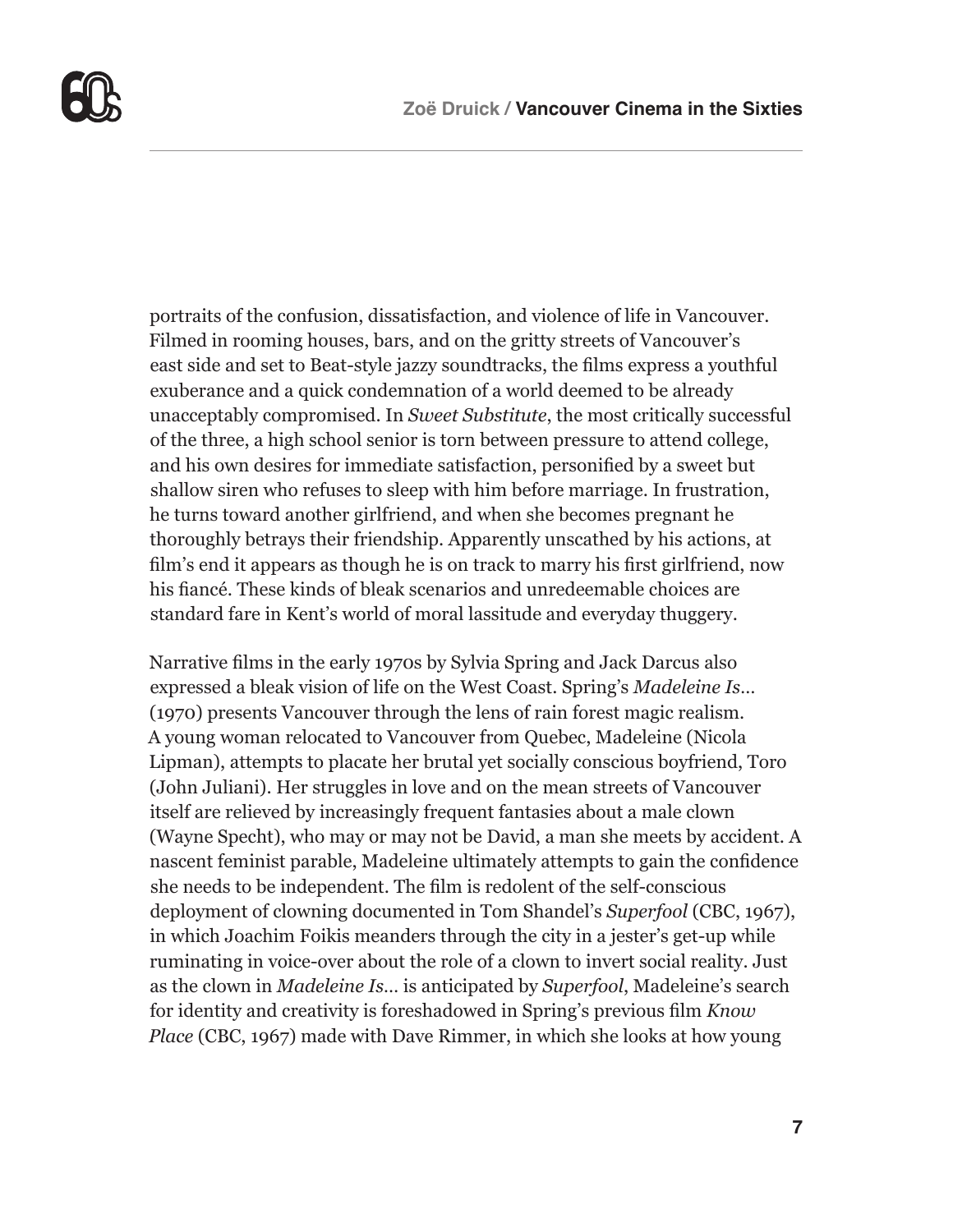

people in an alternative school are using art to explore new ways of perceiving and being. Spring was one of only a few women producing films in Vancouver in the 1960s, making her completion of a feature film all the more impressive.

*Proxyhawks* (1971), Jack Darcus' second features mobilized an extremely distinctive West Coast gothic sensibility in its treatment of the emotional struggles of a young couple (Susan Spencer and Jack Darcus) living in a remote cottage surrounded by an assortment of birds of prey and other animals. She keeps rabbits while he tends to wounded eagles. Or are these just proxies for their incompatibilities? In either event, the lush West Coast landscape is rendered as a claustrophobic and inhospitable context for the brooding characters, living in a perilous balance with the creatures they are attempting to nurture.

The early 1960s saw the failed attempt to re-start the location industry in Vancouver, which had thrived in the early decades of the twentieth century, with the establishment by Panorama films of Hollyburn Studios in West Vancouver in 1962.[9] The most notable accomplishment of the studio was the inauguration of the long-running CTV series *The Littlest Hobo* (1963–65), produced by Canamac Pictures.[10] But in 1969, when counter-cultural American filmmaker Robert Altman filmed *That Cold Day in the Park* in Vancouver, he helped to spawn what would become Hollywood North: location shooting in Vancouver (and BC more generally) that masqueraded as America. This location industry should be considered to be an integral part of the Vancouver filmmaking landscape, not least because it reflects the integration of Vancouver into an increasingly globalized marketplace.[11]

Although filmmaking in Vancouver dates back to the beginnings of film itself and has never really been halted, the decades between quota quickies of the decade 1928–38—made for the British market—and the emergence of a full-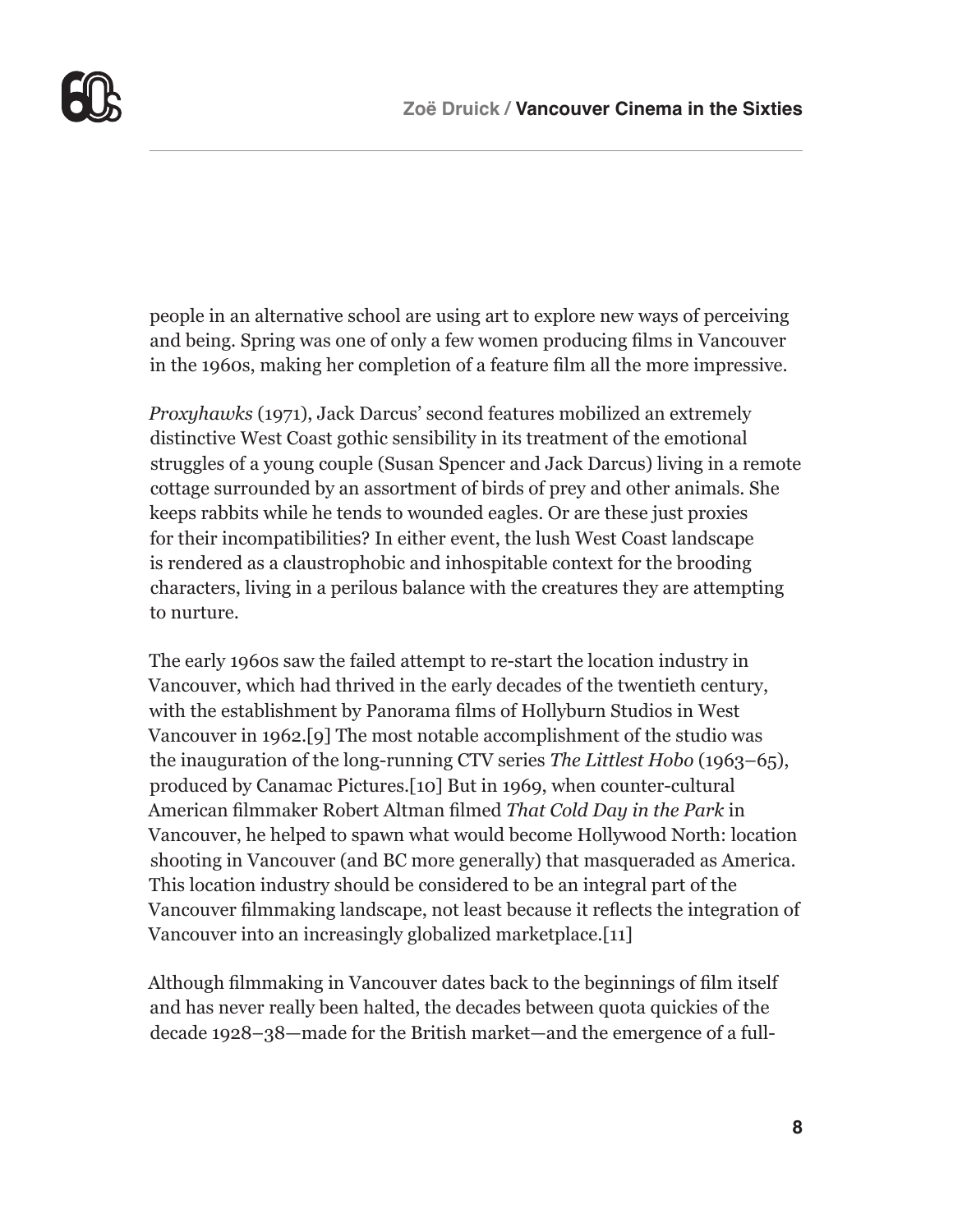

blown Hollywood service industry in the 1980s are often seen as something of a wasteland for film production. However, a snapshot of independent production in Vancouver during the decade of the 1960s shows a vibrancy both inside and outside of cultural institutions. The upsurge in production in a variety of film styles reflected both a desire to make a mark on film culture in Canada, and a cross-pollination with other art forms in the dynamic and burgeoning local scene. Using animation, documentary, experimental, and feature film conventions, artists working in Vancouver reflect an unease with both the past and an uncertain future, a modernist sensibility running headlong into a wilderness spirituality. After 1972, the impulses of the 1960s would find increasing institutional support and critical engagement, the vibrant filmmaking community would attain maturity, and a new chapter of film production in Vancouver was set to begin.

My thanks to Colin Preston, archivist at CBC Vancouver, for his generous assistance. Thanks also to Amber Rowell Orchard of Pacific Cinémathèque, Sharla Sava, Colin Browne, Jack Darcus, Larry Kent, Gary Lee-Nova, and Sylvia Spring.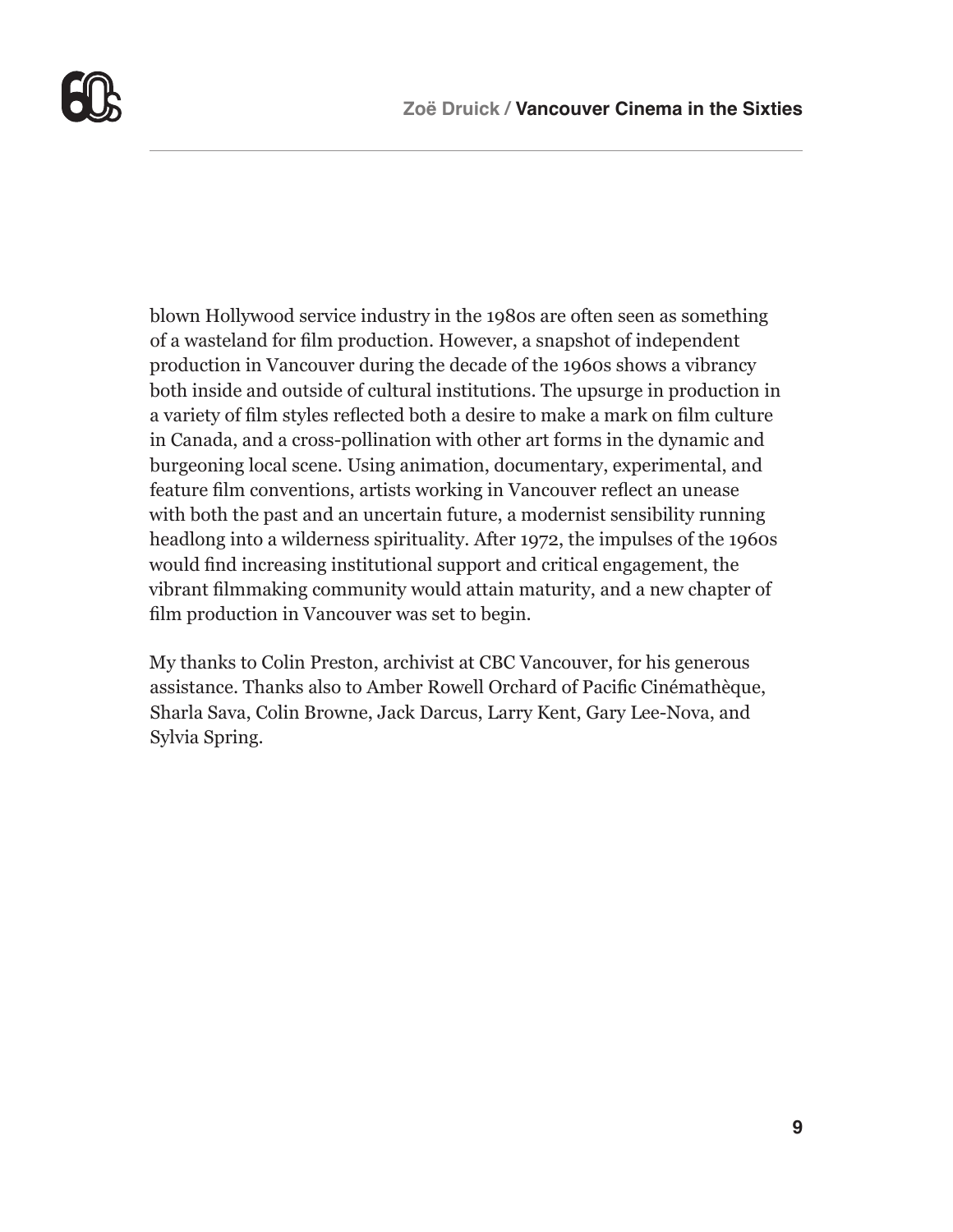

#### **Footnotes**

**01.** Tony Reif, "West Coast Filmmaking: History," in Pierre Véronneau and Piers Handling, eds., Self Portrait: Essays on the Canadian and Quebec Cinemas (Ottawa: Canadian Film Institute, 1980), 122–38.

**02.** Ibid.

**03.** Al Razutis, "Recovering Lost History: Vancouver Avant-Garde Cinema 1960-69," in *Vancouver Art and Artists, 1931–1983*. Vancouver Art Gallery, October 15–December 31, 1983, 172.

**04.** Gene Youngblood, *Expanded Cinema* (New York: E. P. Dutton., 1970), 348.

**05.** Jennifer Abbott, ed., *Making Video 'In': The Contested Ground of Alternative Video on the West Coast* (Vancouver: Video In Studios, 2000).

**06.** Kirk Tougas, "West Coast Filmmaking: Perspectives," in Pierre Véronneau and Piers Handling, eds., 140.

**07.** Mary Jane Miller, *Turn Up the Contrast: CBC Television Drama since 1952* (Vancouver: University of British Columbia Press/CBC Enterprises, 1987).

**08.** Piers Handling, *Canadian Feature Films: 1913–1969*, Part 3, 1964–1969 (Ottawa: Canadian Film Institute, 1976).

**09.** André Pâquet, *How to Make or Not to Make a Canadian Film* (Montreal: La cinémathèque canadienne, 1967), n. pag.

**10.** Dennis Duffy, *Camera West: British Columbia On Film*, 1941–1965, 22.

**11.** Sarah Matheson has shown that the quest to attract location shooting to Toronto coincided with a push by that city to modernize its architecture and insinuate itself into global capital. Something similar might be said of Vancouver of the late 1960s. See also Mike Gasher, *Hollywood North*. See Sarah Matheson, "Projecting Placelessness: Industrial Television and the 'Authentic' Canadian City," in Greg Elmer and Mike Gasher, eds., *Contracting Out Hollywood: Runaway Productions and Foreign Location Shooting* (Lanham, MD: Rowman and Littlefield, 2005).